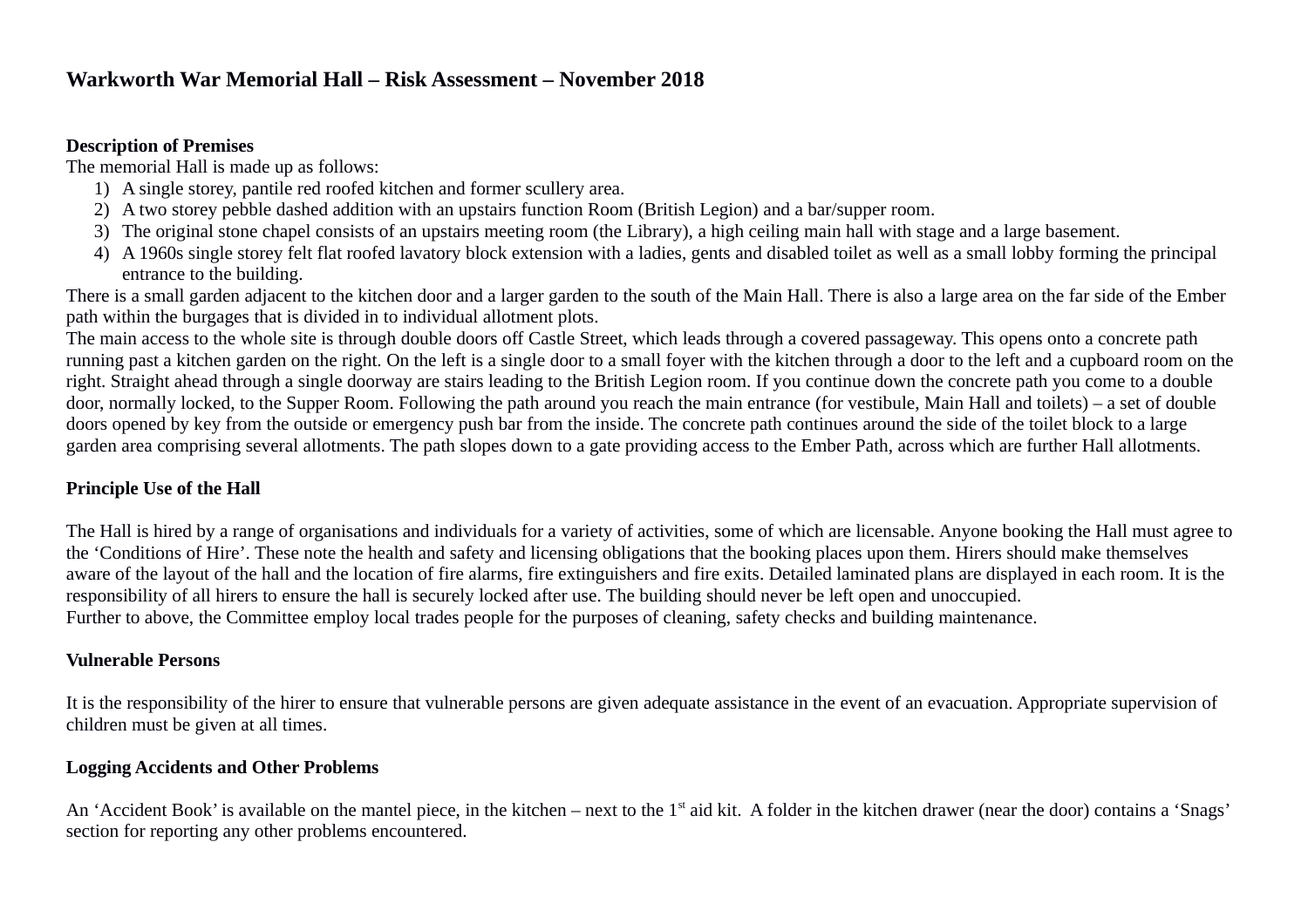| Equipment/<br><b>Risk Area</b> | <b>Possible</b><br><b>Hazards</b> | <b>Action</b>                                                                                                                                                                                                                                                                                                                                                                                                                                                                                                                         | <b>Responsibility</b>                                        | $\bf{Last}$<br><b>Actioned</b> | <b>Due Date</b> |
|--------------------------------|-----------------------------------|---------------------------------------------------------------------------------------------------------------------------------------------------------------------------------------------------------------------------------------------------------------------------------------------------------------------------------------------------------------------------------------------------------------------------------------------------------------------------------------------------------------------------------------|--------------------------------------------------------------|--------------------------------|-----------------|
| All areas                      | Trip/Fall Hazards                 | Ongoing need to ensure stairs, hand rails, floors,<br>carpets and lighting are well maintained.                                                                                                                                                                                                                                                                                                                                                                                                                                       | All users to log issues Ongoing<br>in Snags book             |                                |                 |
| Equipment<br>(Condition)       | Wear and tear                     | Ongoing need to identify any potential problems.                                                                                                                                                                                                                                                                                                                                                                                                                                                                                      | All users $-$ to $log$<br>issues in Snags book               | Ongoing                        |                 |
| Storage                        | <b>Unsafe Storage</b>             | To minimise risk of falling objects heavier<br>equipment should be stored at the bottom of<br>cupboards; Special care must be taken if<br>storing items on top of cupboards.<br>To minimise danger to young children<br>$\bullet$<br>hazardous materials, such as bleach or<br>cleaning materials should be stored out of<br>their reach.<br>To minimise fire risk flammable materials<br>(Paint, paper, wood) should not be stored<br>near potential sources of ignition.<br>Storage must not restrict access to<br>emergency exits. | All users $-$ to $log$<br>problems in Snags<br>book          | Ongoing                        |                 |
| Doors/Windows                  | Inappropriate<br>building access  | All doors/windows to be secured prior to building<br>being vacated.                                                                                                                                                                                                                                                                                                                                                                                                                                                                   | All users                                                    | Ongoing                        |                 |
| <b>Heating Systems</b>         | Fire/Waste of energy.             | Prior to vacating building, heating systems should<br>be turned off.                                                                                                                                                                                                                                                                                                                                                                                                                                                                  | All users.                                                   | Ongoing                        |                 |
| All areas                      | Personal injury                   | Maintenance work and all other tasks must not be<br>carried out unless individuals are confident in their<br>ability to do them safely.                                                                                                                                                                                                                                                                                                                                                                                               | All users. Log<br>accidents in accidents<br>book for review. | Ongoing                        |                 |
| <b>Basement and Stage</b>      | Personal Injury                   | These areas should be well managed to maintain a<br>safe environment. Use of equipment should be<br>limited to individuals with appropriate skills.                                                                                                                                                                                                                                                                                                                                                                                   | Drama Group                                                  | Ongoing                        |                 |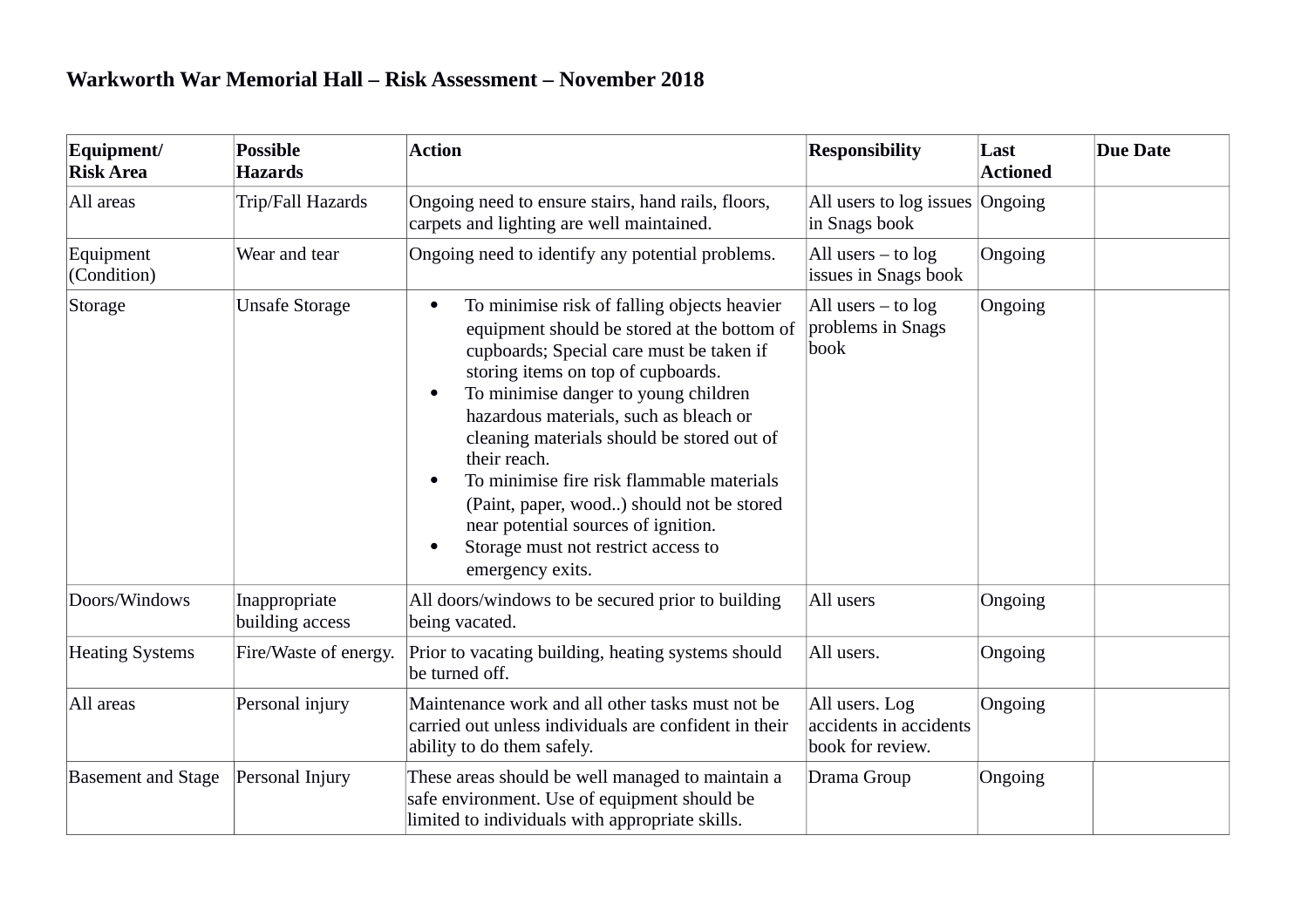| Equipment/<br><b>Risk Area</b>                                                         | <b>Possible</b><br><b>Hazards</b>                   | <b>Action</b>                                                                                                                                                         | <b>Responsibility</b> | Last<br><b>Actioned</b> | <b>Due Date</b>              |
|----------------------------------------------------------------------------------------|-----------------------------------------------------|-----------------------------------------------------------------------------------------------------------------------------------------------------------------------|-----------------------|-------------------------|------------------------------|
| Spotlights, Stage<br>Lights & Curtains,<br>basement hatch and<br>the 3 edges of stage. | Personal Injury                                     | These should be checked regularly to ensure fittings Drama Group<br>are sound, equipment is in working order and risk of<br>falls is minimised.                       |                       | Ongoing                 |                              |
| Smoke/CO<br><b>Detectors</b>                                                           | Device/Battery<br>Failure                           | <b>Regular Test</b>                                                                                                                                                   | Chairman              | Ongoing                 | Monthly                      |
| <b>Fire Alarm</b><br>System                                                            | Device<br>Failure                                   | 1. Regular Test<br>2. Annual Professional Check                                                                                                                       | Chairman              | Ongoing<br>August 2018  | Monthly<br>August 2019       |
| Emergency<br>Lighting                                                                  | Device/Battery<br>Failure                           | Regular Test (Includes checking basement fire door<br>door opens and access is not blocked)                                                                           | Chairman              | Ongoing                 | Monthly                      |
| <b>Fire Extinguishers</b>                                                              | Device Failure                                      | <b>Annual Professional Check</b>                                                                                                                                      | Chairman              | May 2018                | May 2019                     |
| <b>Gas Boiler &amp; Fires</b>                                                          | Risk of Gas leak or<br>Carbon Monoxide<br>emission. | Annual Gas Service & Safety Check. Display CP4<br>Certificate.                                                                                                        | Chairman              | October 2018            | October 2019                 |
| over radiator on<br>external wall.                                                     | the radiator.                                       | Supper Room socket Socket is too close to Arrange for it to be blocked off.                                                                                           | Chairman              |                         |                              |
| Electrical Equipment Failing/unsafe                                                    | equipment<br>Fire risk if faulty                    | 1. PAT testing every 2 or 3 years<br>2. Professional inspection every $3 - 5$ years                                                                                   | Chairman              | January 2017            | October 2019<br>January 2020 |
| Strip Light<br>Maintenance                                                             | <b>Risk of falls</b>                                | Maintenance restricted to professional engineers. In<br>emergencies the 4.5 metre A frame (manipulated by<br>2 people) should be used instead of a step ladder.       | Chairman              |                         |                              |
| All areas                                                                              | Unidentified risks                                  | Review of Risk Assessment document following a<br>site inspection by 2 Trustees, with particular<br>reference to trip hazards, unsafe storage and<br>emergency exits. | Chairman              | November<br>2018        | November 2019                |